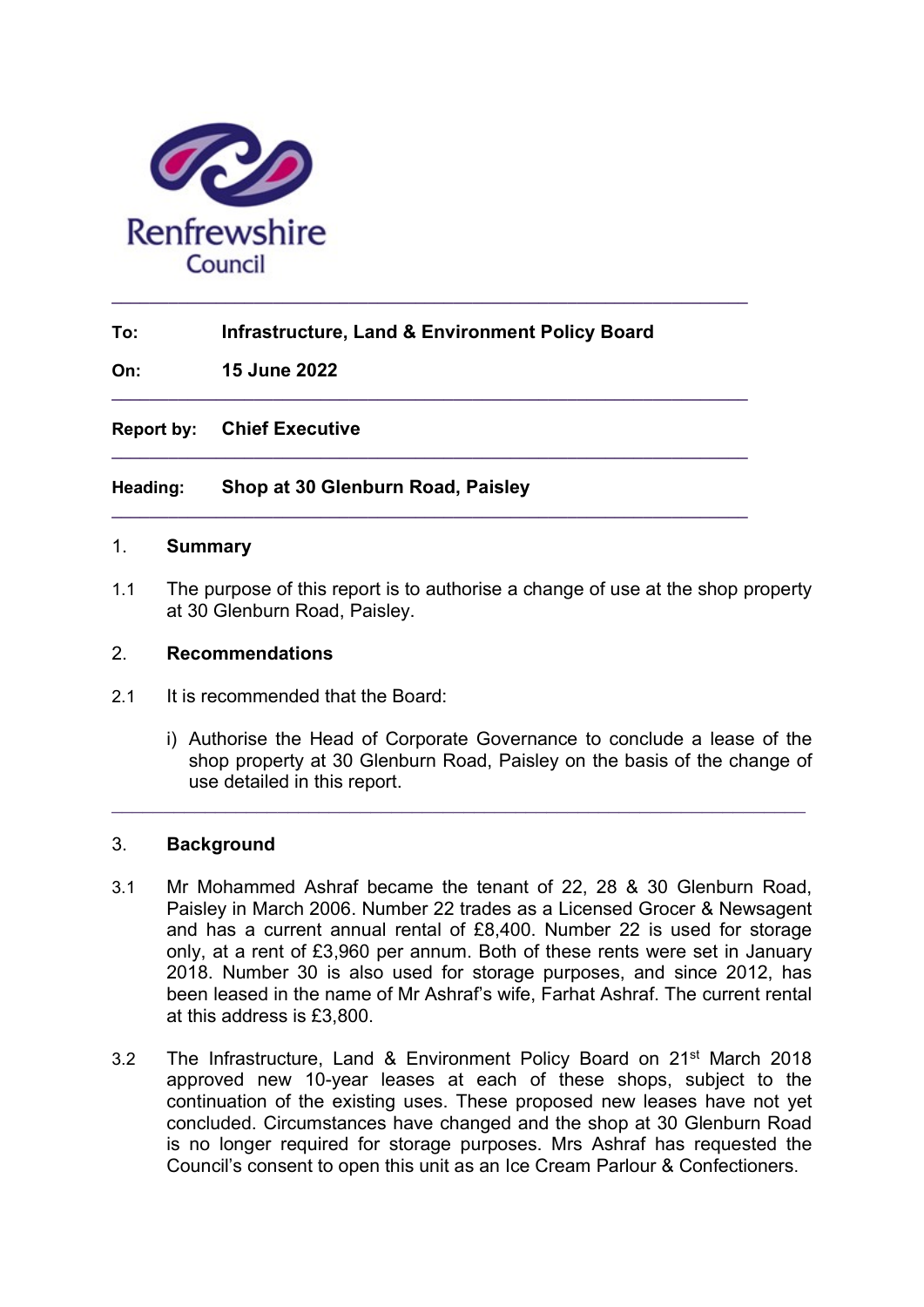- 3.3 This proposal would be compatible with the other traders at Glenburn Road, and would introduce a new service to the area. It would also enhance the parade by having an open retail unit as opposed to a storage facility only. In addition, the rent would increase to £3,960 per annum.
- 3.4 The onus is on the tenant to ensure that any statutory consents required are obtained.
- 3.5 The new leases at 22, 28 & 30 must be concluded within 12 months from the date of this Board otherwise revised terms and conditions will be renegotiated.

 $\_$  , and the set of the set of the set of the set of the set of the set of the set of the set of the set of the set of the set of the set of the set of the set of the set of the set of the set of the set of the set of th

# Implications of the Report

- 1. Financial  $£3,960$  annual rent to be achieved.
- 2. HR & Organisational Development None.
- 3. Community Planning None.
- 4. Legal Lease of shop property.
- 5. Property/Assets As per report.
- 6. Information Technology None.
- 7. Equality & Human Rights
	- (a) The Recommendations contained within this report have been assessed in relation to their impact on equalities and human rights. No negative impacts on equality groups or potential for infringement of individuals' human rights have been identified arising from the recommendations contained in the report. Required following implementation, the actual impact of the recommendations and the mitigating actions will be reviewed and monitored, and the results of the assessment will be published on the Council's website.
- 8. Health & Safety None.
- 9. Procurement None.
- 10. Risk None.
- 11. Privacy Impact None.
- 12. Cosla Policy Position N.A.

## List of Background Papers

(a) Report to Infrastructure, Land & Environment Policy Board on 21<sup>st</sup> March 2018  $\_$  ,  $\_$  ,  $\_$  ,  $\_$  ,  $\_$  ,  $\_$  ,  $\_$  ,  $\_$  ,  $\_$  ,  $\_$  ,  $\_$  ,  $\_$  ,  $\_$  ,  $\_$  ,  $\_$  ,  $\_$  ,  $\_$  ,  $\_$ 

 $\mathcal{L}_\mathcal{L}$  , and the contribution of the contribution of the contribution of the contribution of the contribution of the contribution of the contribution of the contribution of the contribution of the contribution of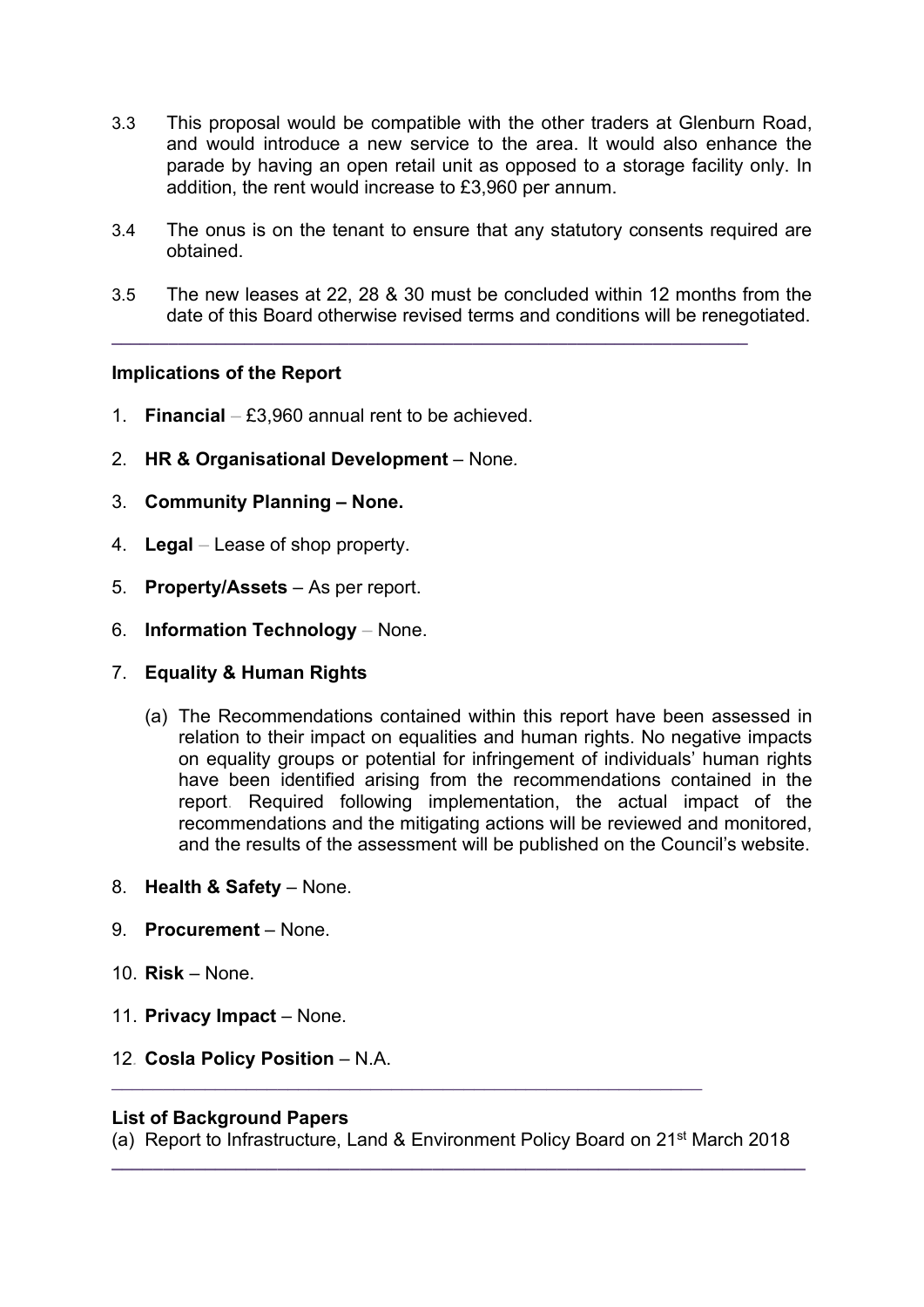Author: andrew.smith@renfrewshire.gov.uk